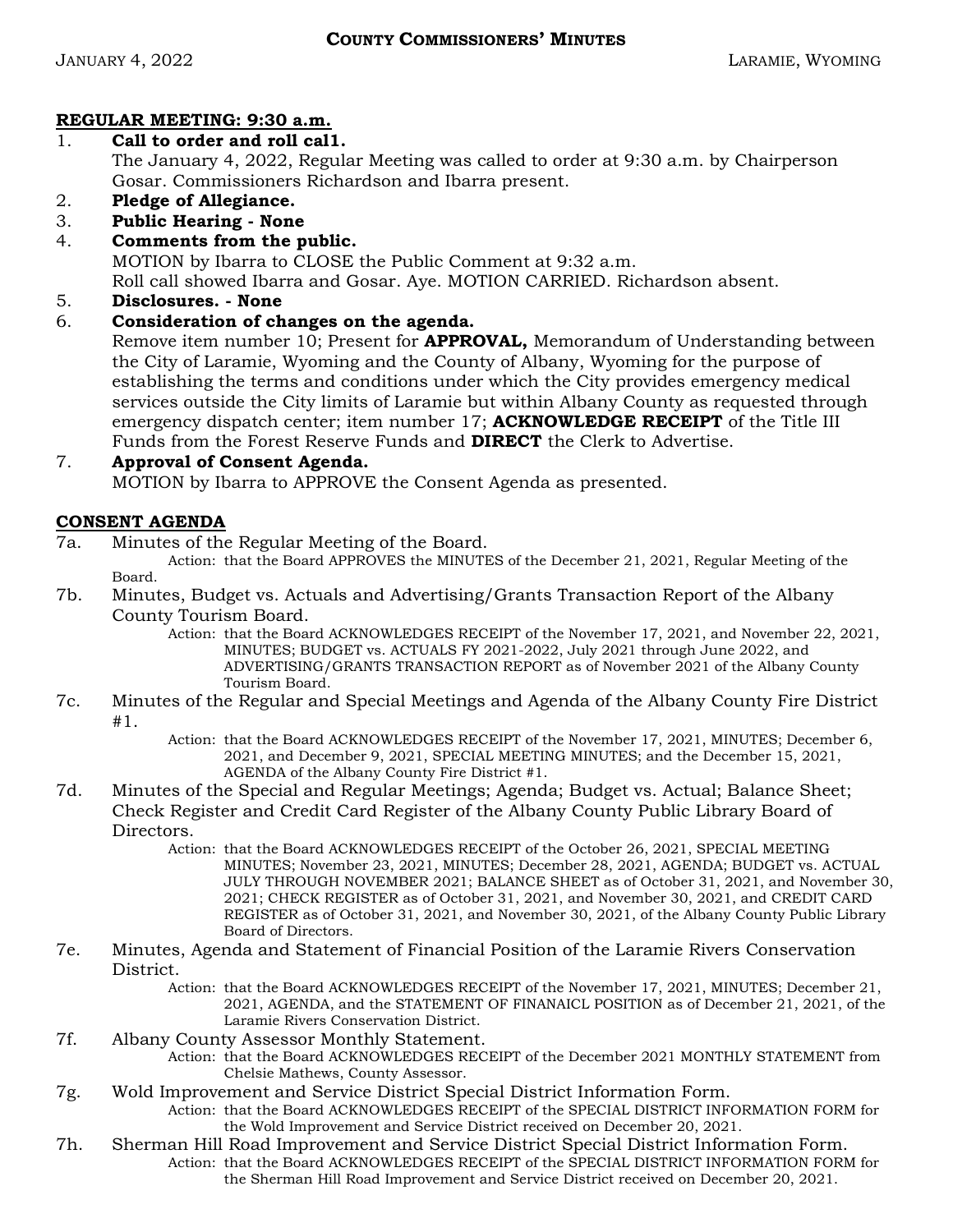- 7i. Albany County Detention Center Monthly Report.
	- Action: that the Board ACKNOWLEDGES RECEIPT of the September 2021 DETENTION CENTER MONTHLY REPORT as submitted by Lieutenant Nicole Trampe
- 7j. Aanonsen et. al. Petitioners, v. The Board of County Commissioners of Albany County, Wyoming, Respondent, Civil Action No. 35403, ConnectGen Albany County LLC's Unopposed Motion to Intervene and Order Granting ConnectGen Albany County LLC's Unopposed Motion to Intervene in the District Court for the Second Judicial District Albany County, Wyoming.
	- Action: that the Board ACKNOWLEDGES RECEIPT of the Aanonsen et. al. Petitioners, v. The Board of County Commissioners of Albany County, Wyoming, Respondent, Civil Action No. 35403 ConnectGen Albany County LLC's Unopposed Motion to Intervene and Order Granting ConnectGen Albany County LLC's Unopposed Motion to Intervene in the District Court for the Second Judicial District Albany County, Wyoming.
- 7k. McKinney Construction LLC Petitioners, v. The Board of County Commissioners of Albany County, Wyoming, Respondent, Civil Action No. 2021-CV-3564, Order of Assignment in the District Court for the Second Judicial District Albany County, Wyoming.
	- Action: that the Board ACKNOWLEDGES RECEIPT of the McKinney Construction LLC Petitioners, v. The Board of County Commissioners of Albany County, Wyoming, Respondent, Civil Action No. 2021- CV-3564, Order of Assignment in the District Court for the Second Judicial District, Albany County, Wyoming.
- 7l. A Resolution making Appropriations and Authorizing Expenditure of Funds to cover Albany County Fair Board for the Fiscal Year of July 1, 2021, to June 30, 2022, as submitted by the Albany County Fair Manager.
	- Action: that the Board ACKNOWLEDGES RECEIPT of A Resolution making Appropriations and Authorizing Expenditure of Funds to cover Albany County Fair Board for the Fiscal Year of July 1, 2021, to June 30, 2022, as submitted by the Albany County Fair Manager.
- 7m. ACH payment to the Internal Revenue Service regarding federal tax payment.
	- Action: that the Board RATIFIES payment to the Internal Revenue Service regarding federal tax payment for December 2021.
- 7n. ACH payments to Blue Cross Blue Shield regarding health insurance claims and Administrative Fees.
	- Action: that the Board RATIFIES payments to Blue Cross Blue Shield regarding health insurance claims and Administrative Fees.
- 7o. Acknowledge Receipt of Correspondence.
	- Action: that the Board ACKNOWLEDGES RECEIPT of CORRESPONDENCE from: Becky Maddox; DocuSign; FCW; Jeanne Marie Van Huele; Jennifer Curran; Paul Motosky; Representative Ocean Andrew; Wyoming County Commissioners Association (3); Kaiser Wealth Management; Cigna; Government Technology; Office of the Wyoming State Public Defender (2); Laramie Chamber Business Alliance (2); Lynne Ipina; Pete Gosar (22); Bonnie Kay Bath; David Gertsch (2); State of Wyoming Department of Environmental Quality; Medicine Bow Routt National Forests; Campbell County Board of Commissioners; CountyNews; Kinder Morgan; Acord; Ark Regional Services and Dean Gallegos.

Roll call showed Ibarra and Gosar. Aye. MOTION CARRIED.

#### REGULAR AGENDA

8. Proclamation proclaiming MLK Day of Service 2022.

MOTION by Ibarra to APPROVE Proclamation Proclaiming MLK Day of Service 2022.

#### PROCLAMATION

WHEREAS, Martin Luther King Jr. Day (MLK) is a federal holiday celebrated around the United States to honor King's birthday, legacy, and achievements as a civil rights leader in the United States; and

WHEREAS, MLK Day was designated as a National Day of Service and it has been quoted as a "day ON, not a day off," however this day is not celebrated to its full intent; and

WHEREAS, the holiday is meant to be a day where we participate in community service acts to create and strengthen King's vision of a "Beloved Community;" and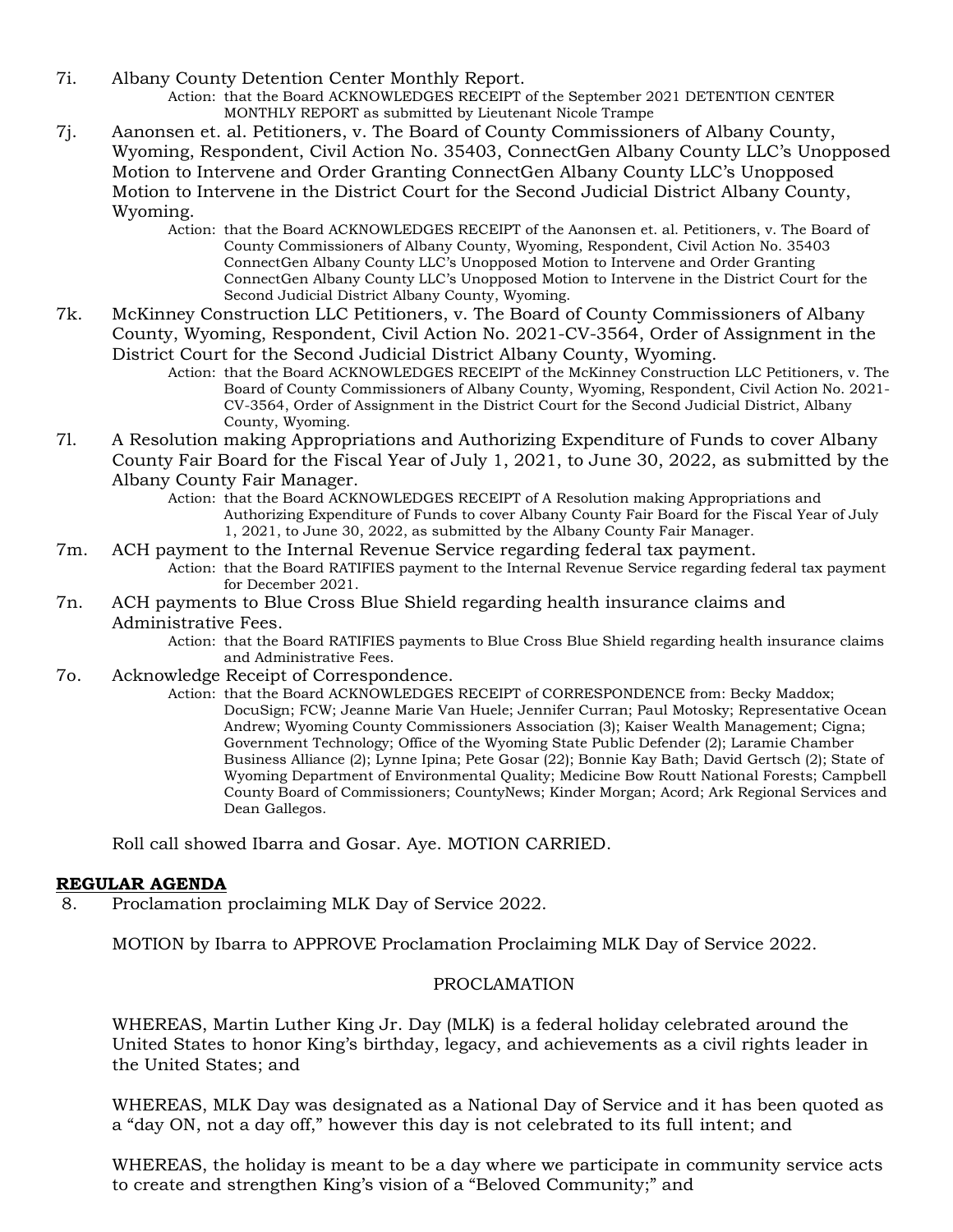WHEREAS, many communities around the country are starting to take action to turn the MLK Day holiday into an actual day of service; and

WHEREAS, when community members fully support volunteer service it can make their community stronger, more resilient, safer, and more inclusive for all who live there; and

WHEREAS, allowing for a day to be dedicated to community service will aid many of the local non-profits, local schools, churches, and many other community-rooted Albany County organizations who rely on volunteers to function and operate; and

WHEREAS, service work doesn't only benefit organizations but also benefits those doing the service, it teaches behaviors such as dedication, responsibility, compassion, commitment, respect, and kindness; and

WHEREAS, MLK Day of Service 2022 is supported by local groups such as the University of Wyoming Student, Leadership, and Community Engagement Office, City of Laramie government officials, and Albany County government officials; therefore, the Albany County community should recognize and join MLK Day of Service as many other communities around the country have committed to.

NOW, THEREFORE, BE IT RESOLVED that every MLK Day holiday be recognized and celebrated as

## Martin Luther King Jr. Day of Service

and encourage residents to participate in completing acts of community service.

## /s/Pete Gosar, Chairperson

Attest:

## /s/Jackie R. Gonzales, County Clerk

Roll call showed Ibarra, Richardson and Gosar. Aye. MOTION CARRIED.

9. Discuss expertise regarding wind power sitings.

Mike Lockhart a local person gave a presentation of the affects that power projects are having on golden eagle populations. He has worked 33 years with the Fish and Wildlife and has worked with the golden eagle project since 2011.

- 10. Present for **APPROVAL**, Memorandum of Understanding between the City of Laramie, Wyoming and the County of Albany, Wyoming for the purpose of establishing the terms and conditions under which the City provides emergency medical services outside the City limits of Laramie but within Albany County as requested through emergency dispatch center. (Dan Johnson, Fire Chief) - (REMOVED)
- 11. Memorandum of Understanding between the Natural Resource Conservation Service (NRCS), Cheyenne Board of Public Utilities, Albany County Commissioners; Carbon County Commissioners; Little Snake River Conservation District; Laramie Rivers Conservation District; Medicine Bow Conservation District; Saratoga-Encampment-Rawlins Conservation District; Bureau of Land Management; and State of Wyoming and the USDA, Forest Service Medicine Bow-Routt National Forests and Thunder Basin National Grassland for the purpose of documenting the cooperation between the parties to provide for a working relationship during the implementation of the Medicine Bow National Forest Landscape Vegetation Analysis (LaVa) Project.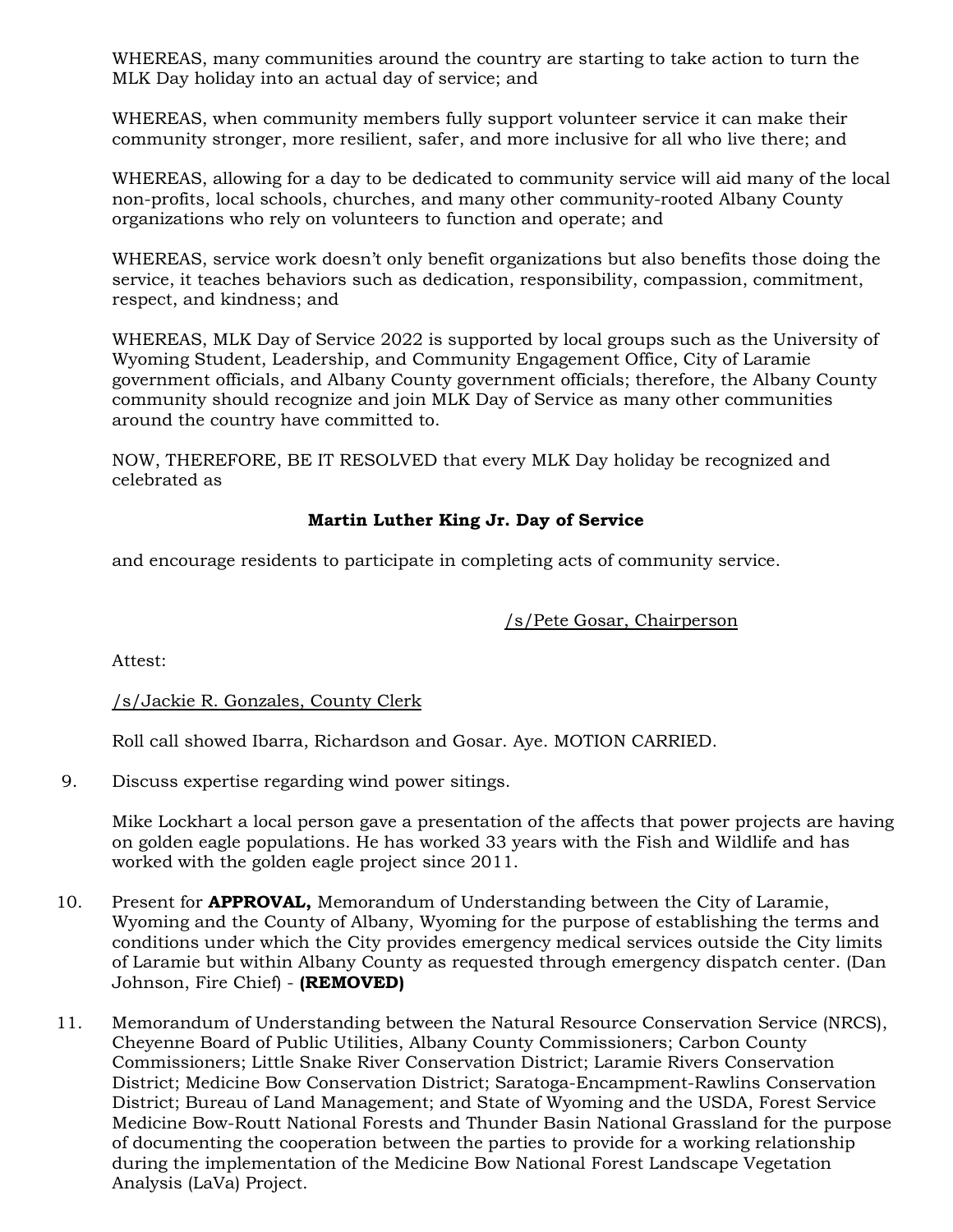MOTION by Ibarra to APPROVE Memorandum of Understanding between the Natural Resource Conservation Service (NRCS), Cheyenne Board of Public Utilities, Albany County Commissioners; Carbon County Commissioners; Little Snake River Conservation District; Laramie Rivers Conservation District; Medicine Bow Conservation District; Saratoga-Encampment-Rawlins Conservation District; Bureau of Land Management; and State of Wyoming and the USDA, Forest Service Medicine Bow-Routt National Forests and Thunder Basin National Grassland for the purpose of documenting the cooperation between the parties to provide for a working relationship during the implementation of the Medicine Bow National Forest Landscape Vegetation Analysis (LaVa) Project.

Roll call showed Ibarra, Richardson and Gosar. Aye. MOTION CARRIED.

12. Agreement between Albany County and Eagleview for 2 pictometry flights in fall of 2022 and fall of 2026 in the amount of \$809,879.52 to be paid from ARPA funds.

 MOTION by Richardson to APPROVE Agreement between Albany County and Eagleview for 2 pictometry flights in fall of 2022 and fall of 2026 in the amount of \$809,879.52 to be paid from ARPA funds.

Roll call showed Richardson, Ibarra and Gosar. Aye. MOTION CARRIED.

13. Request for Proposals for Professional Services to aid Albany County and the City of Laramie with the completion of a Joint Growth Area Management Plan and Regulations.

 MOTION by Richardson to RATIFY Request for Proposals for Professional Services to aid Albany County and the City of Laramie with the completion of a Joint Growth Area Management Plan and Regulations.

Roll call showed Richardson, Ibarra and Gosar. Aye. MOTION CARRIED.

14. Renewal of the 2021 Mobile Home Park License for Chaparral Mobile Home Park.

 MOTION by Ibarra to APPROVE Renewal of the 2021 Mobile Home Park License for Chaparral Mobile Home Park.

Roll call showed Ibarra, Richardson and Gosar. Aye. MOTION CARRIED.

15. Resolution 2022-001 Resolution Approving the Official Holidays for Employees of Albany County for the Year 2022 and Setting Business Hours for Certain Albany County Offices.

 MOTION by Ibarra to APPROVE Resolution 2022-001 Resolution Approving the Official Holidays for Employees of Albany County for the Year 2022 and Setting Business Hours for Certain Albany County Offices.

Resolution 2022-001

RESOLUTION APPROVING THE OFFICIAL HOLIDAYS FOR EMPLOYEES OF ALBANY COUNTY FOR THE YEAR 2022 AND SETTING BUSINESS HOURS FOR CERTAIN ALBANY COUNTY OFFICES

Whereas, the Albany County, Wyoming Employee Handbook (Employee Handbook) adopted and amended April 16, 2019, provides for the observance of holidays each year as set by the Board of County Commissioners of Albany County, Wyoming (Commissioners).

Whereas, pursuant to Wyo. Stat. § 18-3-103 (b) and the Employee Handbook provides that all Albany County (County) Elected Officials and Department Heads shall keep their offices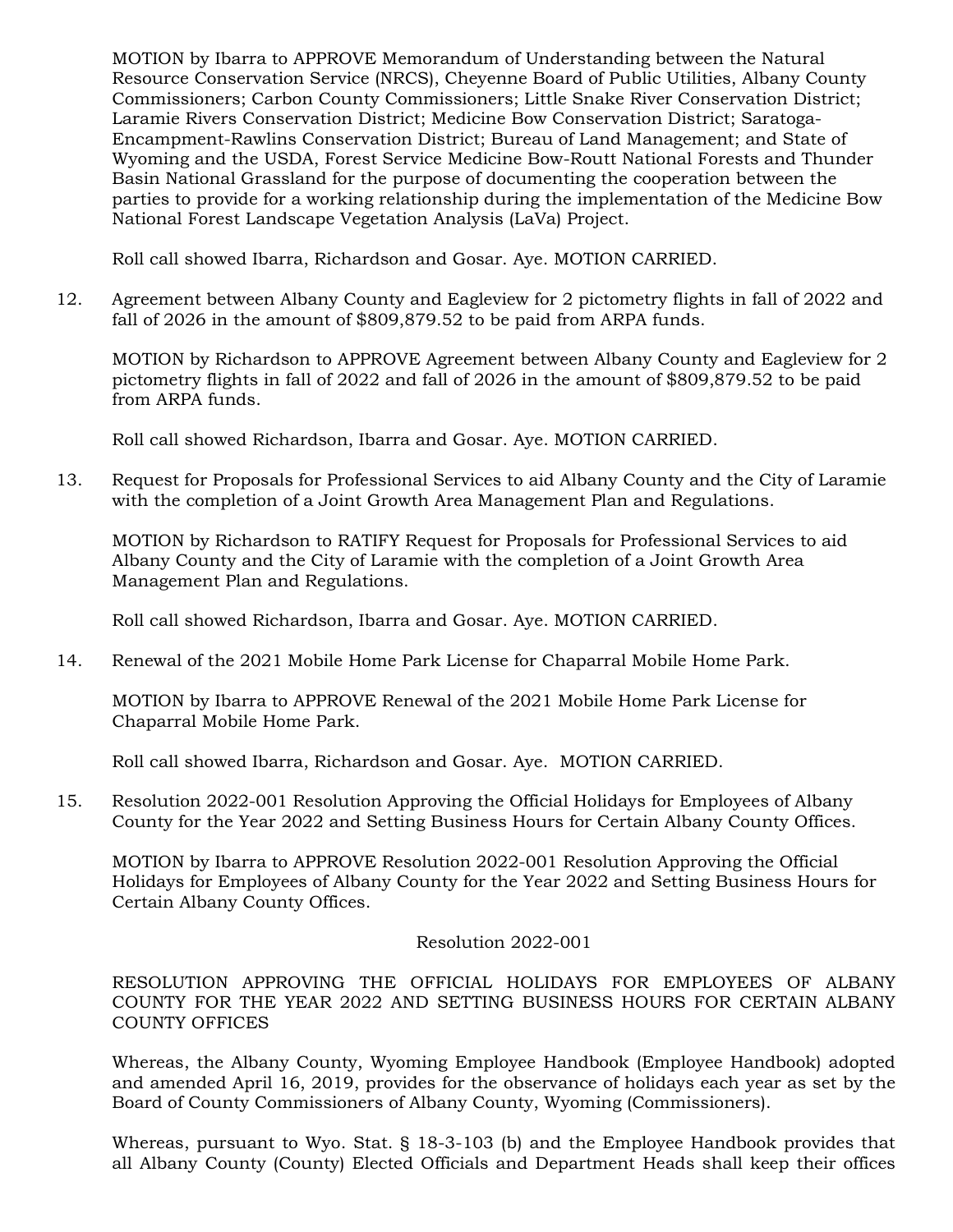open during the usual business hours of each day excluding Saturdays, Sundays, legal holidays, and other days as established by the Commissioners through resolution.

Whereas, it is understood that this resolution shall not apply to all County departments as some are required to be in operation continuously. If a County employee is required to work on a holiday, the employee shall be entitled at least to time and half compensation.

NOW THEREFORE THE BOARD OF COUNTY COMMISSIONERS OF ALBANY COUNTY, WYOMING, RESOLVES:

Section 1. That the foregoing recitals are incorporated in and made a part of this resolution by this reference.

Section 2. That the list of holidays and other days as set forth below shall be observed during calendar year 2022 for County Employees.

| <b>Equality Day</b>     | 3 <sup>rd</sup> Monday in January (January 17 <sup>th</sup> )     |
|-------------------------|-------------------------------------------------------------------|
| President's Day         | 3 <sup>rd</sup> Monday in February (February 21 <sup>st)</sup>    |
| Memorial Day            | Last Monday in May (May 30th)                                     |
| Juneteenth              | June 19th (to be observed Monday, June 20, 2022)                  |
| Independence Day        | July 4th                                                          |
| Labor Day               | 1 <sup>st</sup> Monday in September (September 5 <sup>th</sup> )  |
| Veteran's Day           | November 11 <sup>th</sup>                                         |
| Thanksgiving Day        | 4 <sup>th</sup> Thursday in November (November 24 <sup>th</sup> ) |
| Day after Thanksgiving  | Friday, November 25th                                             |
| Christmas Eve/Christmas | December 23rd and December 26th                                   |
| New Year's Eve/Day      | December 30th and January 2, 2023                                 |

All County buildings will be closed to the public on Monday, October  $10<sup>th</sup>$ , Columbus Day, for an in-house workday.

Section 3. That usual business hours for Albany County Offices to be open to the public shall be 9:00 o'clock a.m. to 5:00 o'clock p.m. excluding Saturdays, Sundays, legal holidays, and other days as established by the Commissioners herein. County Elected Officials and Department Heads shall determine the schedules of the various offices and departments consistent with the foregoing provisions. Changes in scheduling may be made by appropriate Elected Officials and Department Heads as working situation and conditions require. Elected Officials may implement differing workweeks; hours of work and flexible work schedules provided such implementation is in the best interest of the County and is in compliance with federal law and Wyoming State law to the extent those laws apply.

PASSED, APPROVED, AND ADOPTED THIS 4<sup>th</sup> day of January 2022.

THE BOARD OF COUNTY COMMISSIONERS OF ALBANY COUNTY, WYOMING

/s/Pete Gosar, Chairperson

ATTEST:

/s/Jackie R. Gonzales, Albany County Clerk

Roll call showed

16. Request permission to Close the County Clerk's Office to all business except the recording of documents on Tuesday, January 18, 2022, to allow for the new title program conversion and training with Tyler Technologies to be implemented.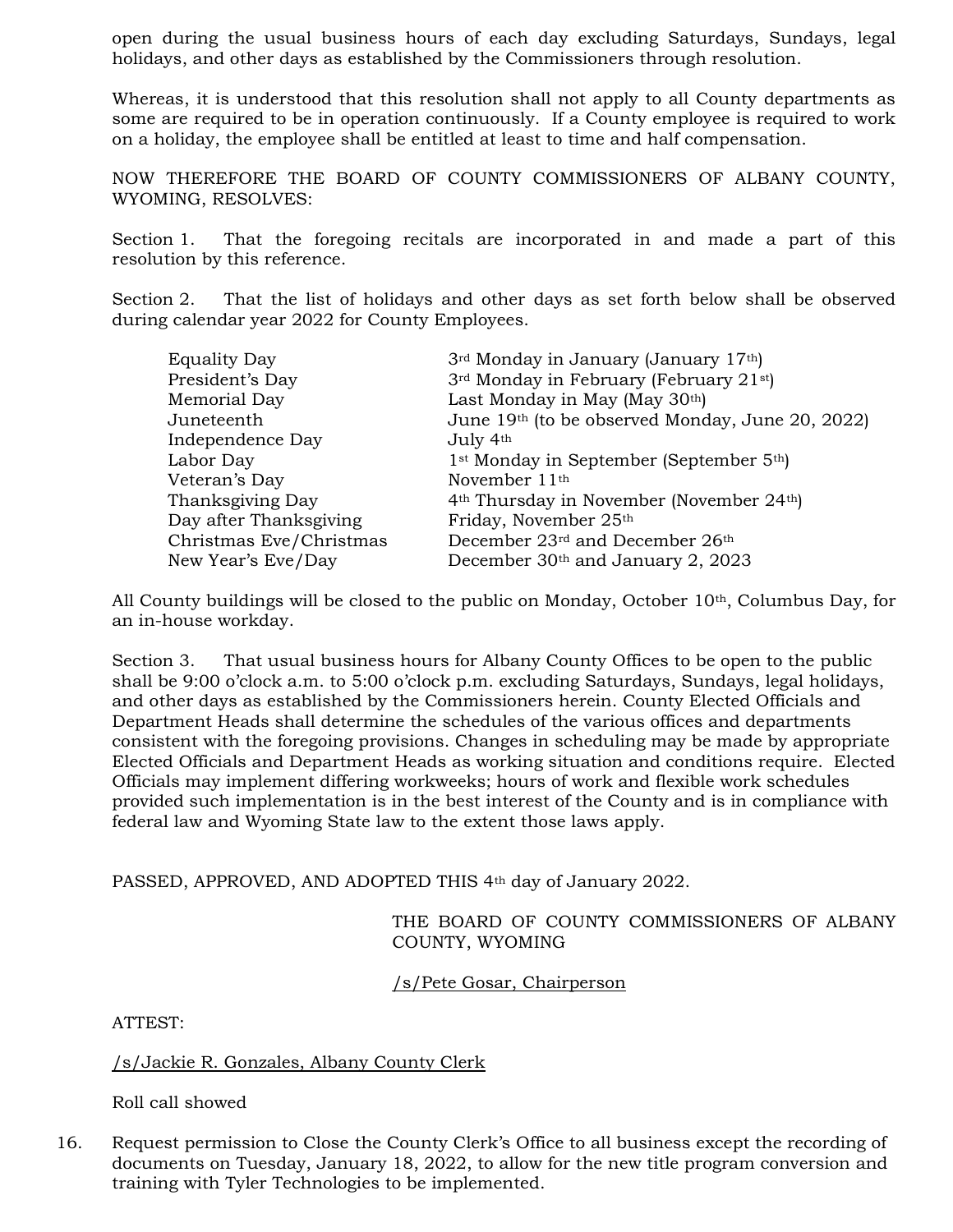MOTION by Ibarra to CLOSE the County Clerk's Office to all business except the recording of documents on Tuesday, January 18, 2022, to allow for the new title program conversion and training with Tyler Technologies to be implemented.

Roll call showed Ibarra, Richardson and Gosar. Aye. MOTION CARRIED.

- 17. **ACKNOWLEDGE RECEIPT** of the Title III Funds from the Forest Reserve Funds and DIRECT the Clerk to Advertise. (Jackie R. Gonzales, County Clerk) - (REMOVED)
- 18. Juvenile Court Supervised Treatment Amendment One in the amount of \$130,601.24 between the Wyoming Department of Health, Behavioral Health Division and Albany County to provide substance abuse treatment services as a sentencing alternative in accordance with the Court Supervised Treatment Programs Act (W.S. § 7-13-1601 through W.S. §7-13-1615) from July 1, 2021, through June 30, 2022.

 MOTION by Ibarra to APPROVE Juvenile Court Supervised Treatment Amendment One in the amount of \$130,601.24 between the Wyoming Department of Health, Behavioral Health Division and Albany County to provide substance abuse treatment services as a sentencing alternative in accordance with the Court Supervised Treatment Programs Act (W.S. § 7-13- 1601 through W.S. §7-13-1615) from July 1, 2021, through June 30, 2022.

Roll call showed Ibarra, Richardson and Gosar. Aye. MOTION CARRIED.

19. Court Supervised Treatment Amendment One in the amount of \$204,851.37 between the Wyoming Department of Health, Behavioral Health Division and Albany County to provide substance abuse treatment services as a sentencing alternative in accordance with the Court Supervised Treatment Programs Act (W.S. §7-13-1601 through W.S. §. 7-13-1615) from July 1, 2021, through June 30, 2022.

 MOTION by Richardson to APPROVE Court Supervised Treatment Amendment One in the amount of \$204,851.37 between the Wyoming Department of Health, Behavioral Health Division and Albany County to provide substance abuse treatment services as a sentencing alternative in accordance with the Court Supervised Treatment Programs Act (W.S. §7-13- 1601 through W.S. §. 7-13-1615) from July 1, 2021, through June 30, 2022.

Roll call showed Richardson, Ibarra and Gosar. Aye. MOTION CARRIED.

20. Discuss stories from Drug Court Members.

Rebecca Piersch, Director, Albany County Court Supervised Treatment Programs explained to the Board about the Drug Court Program and the amazing work that they do within the community.

21. Discuss Courthouse Coffee Cart.

Kayla Marroquin, Judicial Assistant explained to the Board that they would like to see a coffee cart of some sort in the front entrance of the courthouse. Jennifer Curran will work with Judge Kricken and Kayla to come up with a plan on how to move forward.

22. City Council Resolution 2021-41 Resolution Appointing Two Members to the Laramie Regional Airport Board for the City of Laramie, Wyoming.

 MOTION by Richardson to APPROVE City Council Resolution 2021-41 Resolution Appointing Two Members to the Laramie Regional Airport Board for the City of Laramie, Wyoming.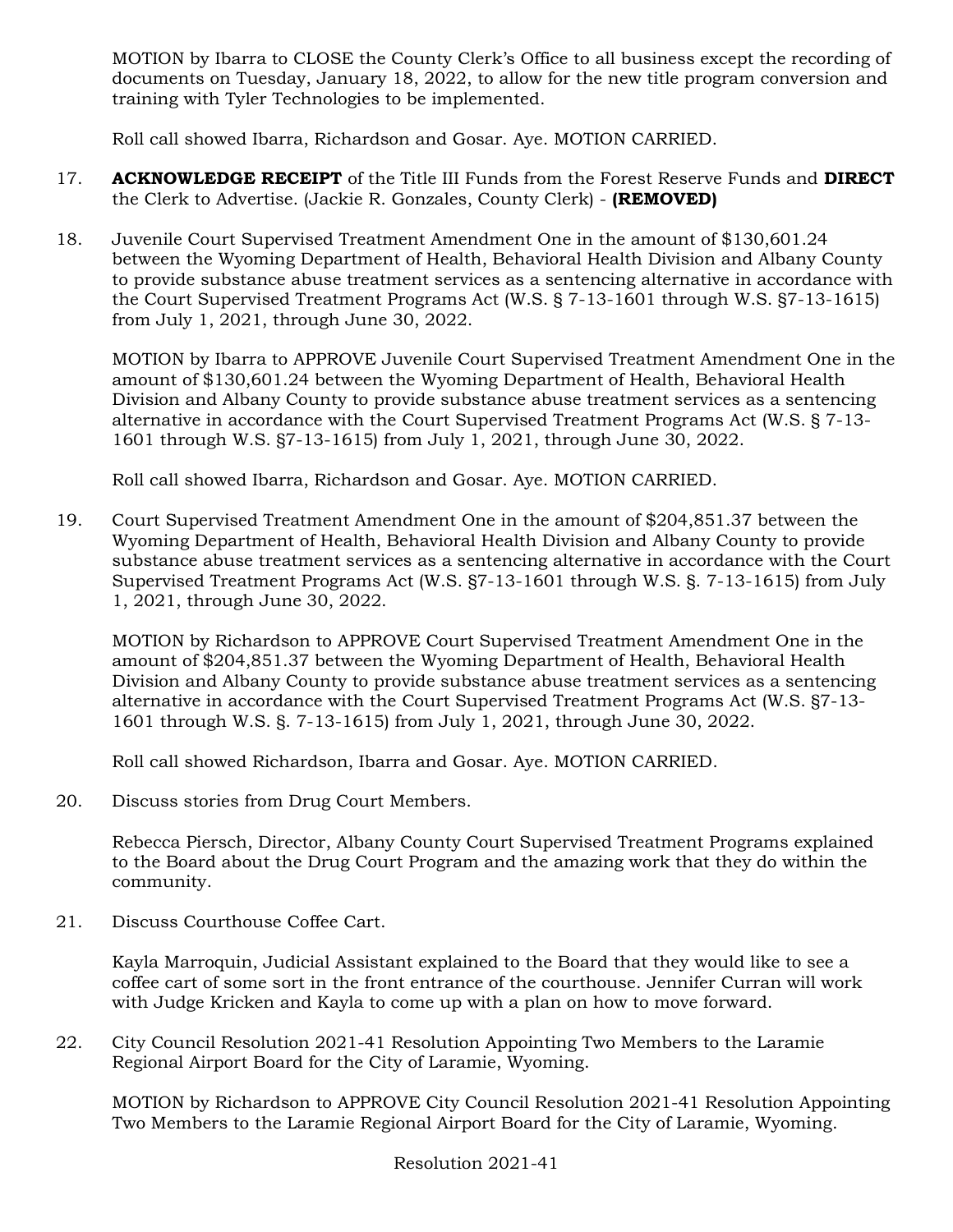#### Resolution Appointing Two Members of to the Laramie Regional Airport Board for the City of Laramie, Wyoming

WHEREAS, the Laramie Regional Airport Board shall be organized as a Joint Powers Board under the Wyoming Joint Powers Act, W.S. §16-1-101, et seq, (1977 as amended). The Secretary of State of Wyoming confirmed the Board was validly organized as a Joint Powers Board as of June 24, 1965. The affairs of the Board shall be conducted at all times in a manner consistent with the provisions of the Act;

WHEREAS, the current "Fourth-Amended By-Laws of the Laramie Regional Airport Board" states, "The Board shall consist of five (5) members, all of whom shall be qualified electors of Albany County, Wyoming, and shall be appointed by the joint action of the Board of County Commissioners of Albany County and the City Council of the City of Laramie. Members of the Board shall serve for a five-year term. One new member of the Board shall be appointed by a joint action of the Board of County Commissioners and the City Council in the January meeting of each year, and all members of the Board shall serve until their successors shall have been duly appointed and qualified. Vacancies for unexpired terms shall be filled by appointment resulting from the joint action of the Board of County Commissioners and the City Council"; and

WHEREAS, Ian Adams resigned with a term to expire on December 31, 2021, and John Spitler resigned with a term to expire on December 31, 2022, creating two vacancies on the Laramie Regional Airport Joint Powers Board;

WHEREAS, City Council and Albany County Commissioners shall fill this vacancy pursuant to law.

NOW, THEREFORE, THE CITY COUNCIL OF LARAMIE, WYOMING AND ALBANY COUNTY BOARD OF COMMISSIONERS RESOLVES:

Section 1. That, City Council and Albany County Board of Commissioners appoints Robert Southard for the remainder of the term expiring December 31, 2021, and Malea Brown for a remainder of the term expiring December 21<sup>st</sup>, 2023, to the Laramie Regional Airport Board.

PASSED, APPROVED, AND ADOPTED THIS 8<sup>th</sup> day of June 2021.

CITY OF LARAMIE:

/s/Paul Weaver, Mayor and President of the City Council

Attest:

/s/Nancy Bartholomew, CMC City Clerk

ALBANY COUNTY BOARD OF COMMISSIONERS:

/s/Pete Gosar, Chairman for the Albany County Board of Commissioners

Attest:

/s/Jackie R. Gonzales County Clerk

Roll call showed Richardson, Ibarra and Gosar. Aye. MOTION CARRIED.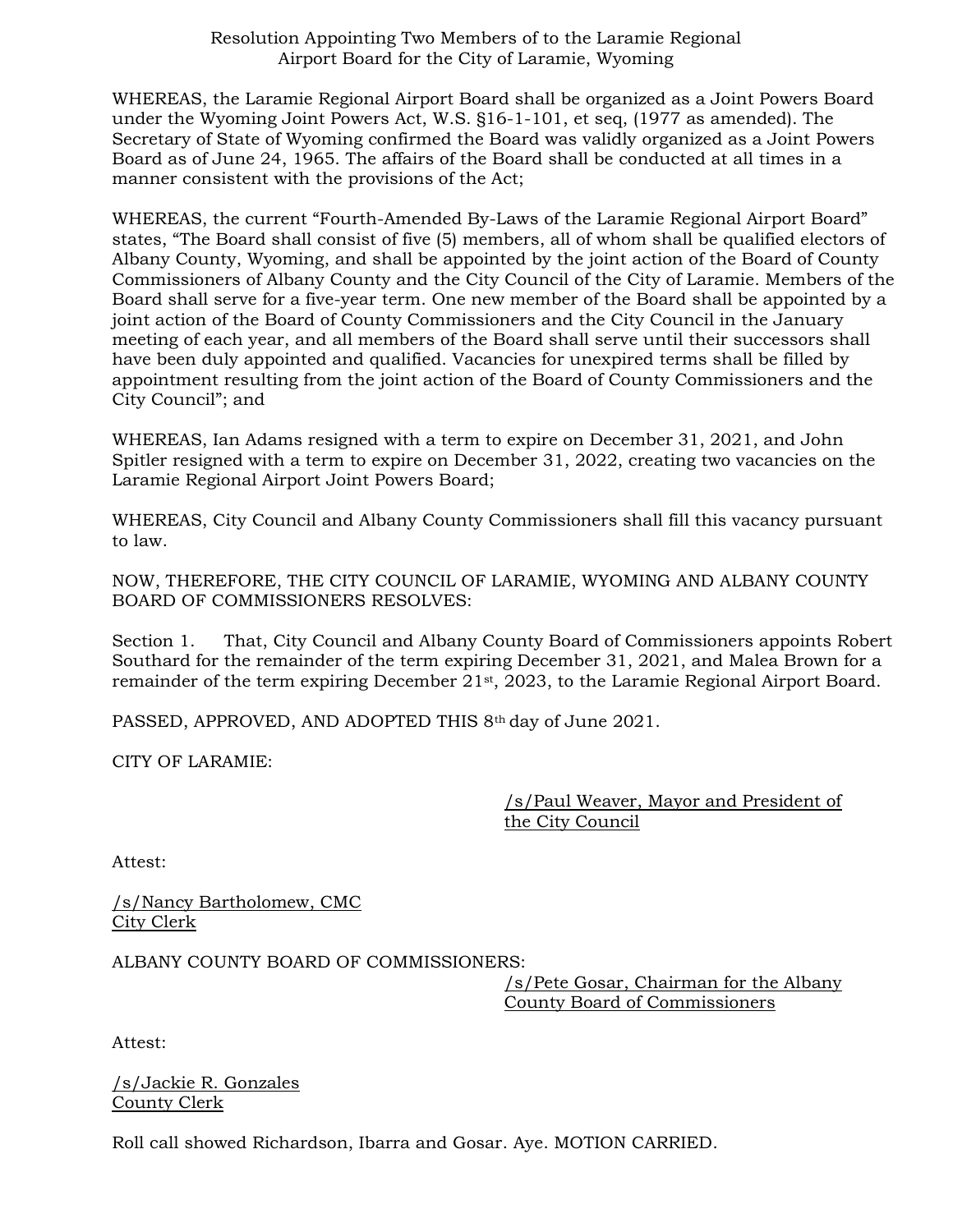23. City Council Resolution 2022-06 and Albany County Board of Commissioners Resolution 2022-002, Resolution Appointing One Member to the Laramie Regional Airport Board for the City of Laramie, Wyoming.

 MOTION by Richardson to APPROVE City Council Resolution 2022-06 and Albany County Board of Commissioners Resolution 2022-002, Resolution Appointing One Member to the Laramie Regional Airport Board for the City of Laramie, Wyoming.

> City Council Resolution 2022-06 Albany County Board of Commissioners Resolution 2022-002

Resolution Appointing One Member to the Laramie Regional Airport Board for the City of Laramie, Wyoming

WHEREAS, the Laramie Regional Airport Board shall be organized as a Joint Powers Board under the Wyoming Joint Powers Act, W.S. §16-1-101, et seq, (1977 as amended). The Secretary of State of Wyoming confirmed the Board was validly organized as a Joint Powers Board as of June 24, 1965. The affairs of the Board shall be conducted at all times in a manner consistent with the provisions of the Act;

WHEREAS, the current "Fourth-Amended By-Laws of the Laramie Regional Airport Board" states, "The Board shall consist of five (5) members, all of whom shall be qualified electors of Albany County, Wyoming, and shall be appointed by the joint action of the Board of County Commissioners of Albany County and the City Council of the City of Laramie. Members of the Board shall serve for a five-year term. One new member of the Board shall be appointed by a joint action of the Board of County Commissioners and the City Council in the January meeting of each year, and all members of the Board shall serve until their successors shall have been duly appointed and qualified. Vacancies for unexpired terms shall be filled by appointment resulting from the joint action of the Board of County Commissioners and the City Council"; and

WHEREAS, Robert Southard's term expires December 31, 2021, creating one vacancy on the Laramie Regional Airport Joint Powers Board;

WHEREAS, City Council and Albany County Commissioners shall fill this vacancy pursuant to law.

NOW, THEREFORE, THE CITY COUNCIL OF LARAMIE, WYOMING AND ALBANY COUNTY BOARD OF COMMISSIONERS RESOLVES:

Section 1. That, City Council and Albany County Board of Commissioners appoints Robert Southard for the remainder of the term expiring December 31, 2026, to the Laramie Regional Airport Board.

PASSED, APPROVED, AND ADOPTED THIS 4<sup>th</sup> day of January 2022.

CITY OF LARAMIE:

/s/Paul Weaver, Mayor and President of the City Council

Attest:

/s/Nancy Bartholomew, CMC City Clerk

ALBANY COUNTY BOARD OF COMMISSIONERS:

/s/Pete Gosar, Chairman for the Albany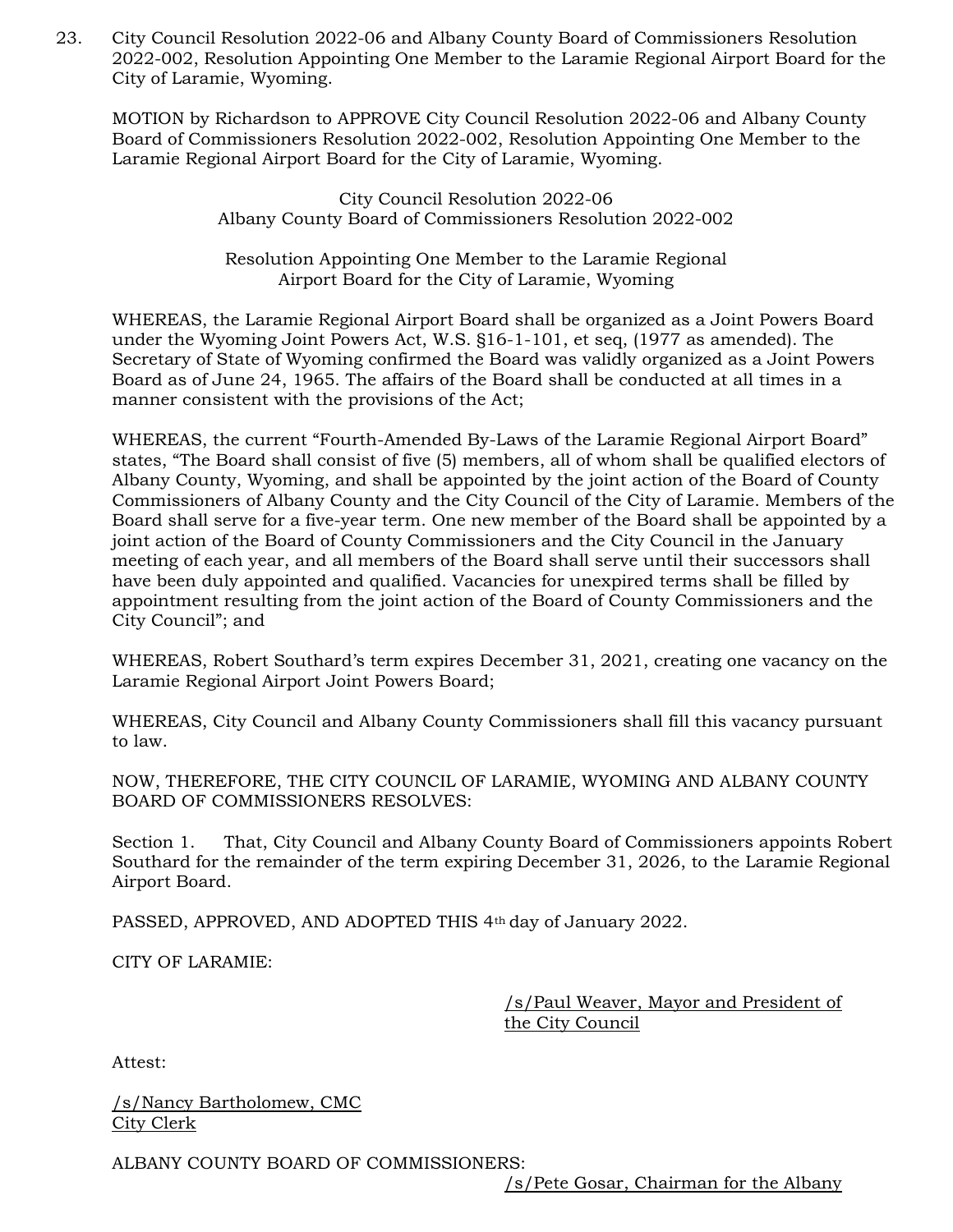Attest:

/s/Jackie R. Gonzales County Clerk

Roll call showed Richardson, Ibarra and Gosar. Aye. MOTION CARRIED.

24. Vouchers for December 2021.

MOTION by Ibarra to APPROVE Vouchers for December 2021 and directs the Clerk to assign a voucher number to the following vouchers and signature stamp each voucher and to cause warrants to be issued in payment of each account to wit: General Expenditures: Ace Hardware, \$17.90, supplies; Albany County Clerk, \$76.44, plates & registration; Albany County Fire District #1, \$18,669.21, fire payments; American Paintbrush, \$4,406.00, vehicle lettering; Black Hills Energy, \$6,900.93, utilities; C&W Truck and Trailer Parts, \$337.61, equipment repair; Carver Florek & James CPAs, \$15,550.00, contract services; Charter Communications, \$290.71, utilities; City of Laramie, \$216.05, \$340,618.51, utilities/LARC; CPS Inc., \$210.00, monthly monitoring; Downtown Clinic, \$15,000.00, 1% allocation/ERAP; Family Promise, \$8,571.42, ERAP; Tracy Fletcher, \$50.00, repairs; Fortman's Paint & Glass Inc., \$192.84, equipment repair; Foundations Counseling & Consulting, \$15,583.00, contract services; Johnna French, \$113.85, mileage; Glaxosmithkline, \$1,215.77, vaccines; Grand Avenue Urgent Care, \$2,210.00, drug testing/physicals; JD Power, \$570.00, title books; Jo-Ed Produce, \$659.00, boarding of prisoners; Kinsco, \$27.35, uniforms; Laramie GM Auto, \$947.53, vehicle maintenance; Larimer County Coroner, \$500.00, radiology; LONG Building Technologies, \$4,272.00, contract; Kimberly Maturi, \$170.77, mileage; Mark Scott McCormick MD, \$1,250.00, autopsies; McKesson Medical Surgical, \$14,585.66, gloves; Meadow Gold Dairy, \$193.51, boarding of prisoners; Leonard Medoff, \$700.00, contract services; MHC Kenworth, \$905.80, equipment repair; Midwest Special Services, \$2,080.04, extradition; Napa Auto Parts, \$85.21, repairs; NMS Labs, \$2,896.00, toxicology; Overcomer Counseling, \$8,000.00, contract services; Project Graduation, \$1,000.00, donation; Reconnect Inc., \$50.00, communications; Luke Rippy, \$216.96, trial expense; Rocky Mountain Power, \$1,768.19, utilities; Sanofi Pasteur Inc., \$3,123.27, vaccines; Schilling, Winn & Stone, \$2,559.50, Court Appointed Attorney; Star Awards & Signs, \$10.00, supplies; State of Wyoming, \$32.15, digital costs; The Home Depot, \$525.50, supplies; TK Elevator Corporation, \$931.40, repairs; Town of Rock River, \$86.08, utilities; Union Telephone, \$45.51, utilities; Desharia Uribe, \$100.00, investigation; US Bank Equipment, \$6,295.14, copier lease, US Food Service, \$1,989.02, boarding of prisoners; Verizon, \$2,040.23, telephones; WACO, \$325.00, dues; Warren's Repair & Towing, \$550.00, expense; Wheatland Rural Electric, \$182.25, utilities; James A Wilkerson IV MD, \$1,250.00, autopsies; WWC Engineering, \$2,247.20, contract services; Wyoming Legal Group, \$87.53, Court Appointed Attorney; Wyoming Machinery, \$185.84, equipment repair; Wyoming State Forestry Division, \$367.29, parts; Wyoming Taxpayers Association, \$390.00, dues First Interstate Bank: \$9.98, supplies; \$1,877.80, employee recognition; \$240.52, supplies; \$57.74, supplies; \$859.11, supplies; \$12.08, supplies; \$344.56, supplies; \$963.62, training & supplies; \$904.09, supplies; \$537.58, equipment; \$112.02, supplies; \$264.86, supplies & postage; \$357.95, training; \$668.85, fuel; \$1,009.18, supplies; \$1,563.58, training & travel; \$26.40, boarding of prisoners; \$550.00, training; \$124.19, equipment; \$1,123,16, supplies; \$548.28, equipment; \$165.04, equipment; \$12.25, dues; \$290.00, postage; \$193.01, training; \$54.88, supplies; \$113.23, training; \$1,206.70, dues; \$203.10, research; \$89.12, training & travel; TOTAL EXPENDITURES: \$494,431.17.

Roll call showed Ibarra, Richardson and Gosar. Aye. MOTION CARRIED.

25. Adjourn.